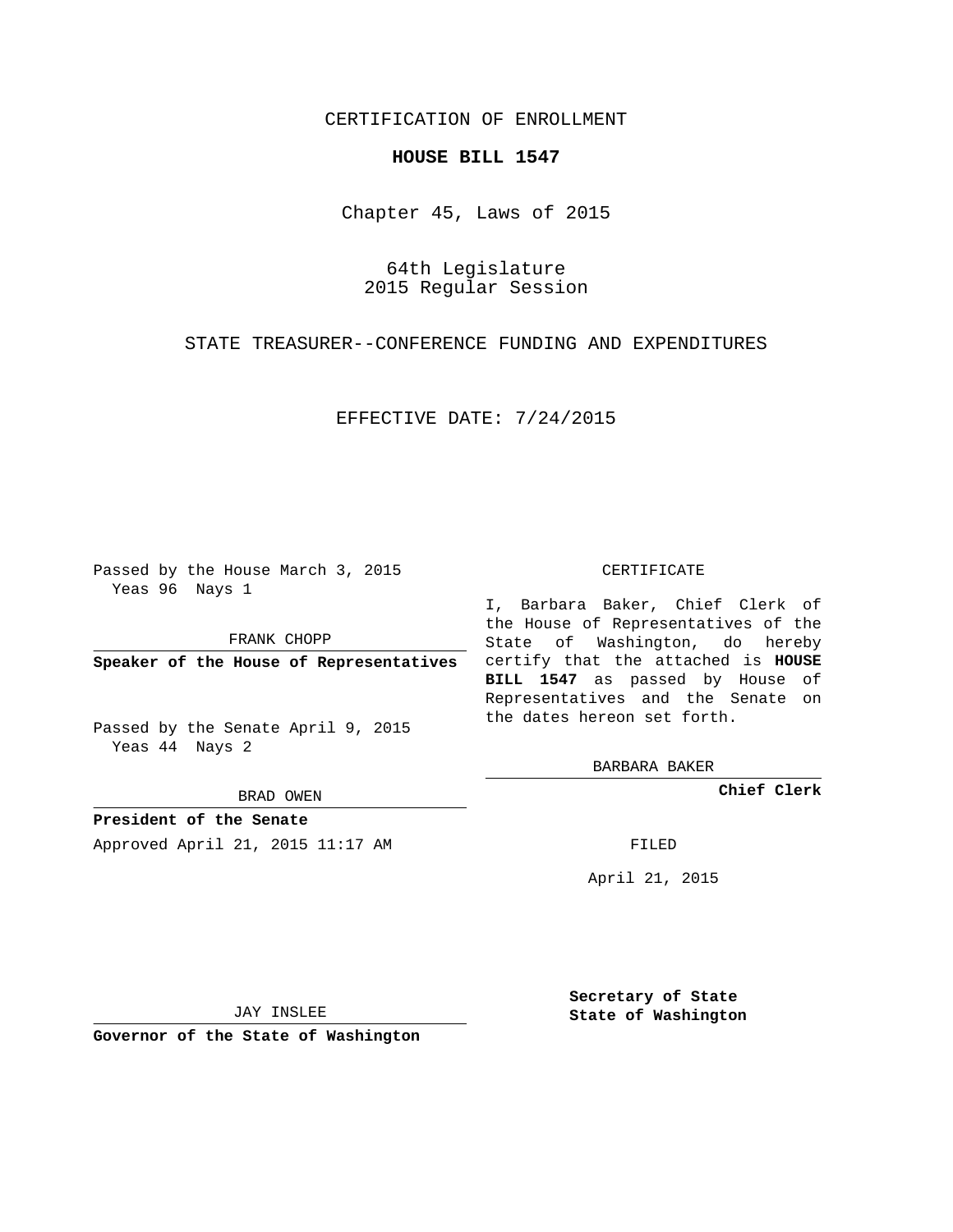## **HOUSE BILL 1547**

Passed Legislature - 2015 Regular Session

**State of Washington 64th Legislature 2015 Regular Session By** Representatives S. Hunt, Holy, and Condotta; by request of State Treasurer

Read first time 01/22/15. Referred to Committee on State Government.

1 AN ACT Relating to funding and expenditures for official national 2 association conferences; amending RCW 42.52.150; and adding a new 3 section to chapter 42.52 RCW.

4 BE IT ENACTED BY THE LEGISLATURE OF THE STATE OF WASHINGTON:

5 NEW SECTION. **Sec. 1.** A new section is added to chapter 42.52 6 RCW to read as follows:

 When soliciting gifts, grants, or donations to host an official conference within the state of Washington of a national association as approved by the state treasurer, the treasurer and designated employees are presumed not to be in violation of the solicitation and 11 receipt of gift provisions in this chapter.

12 **Sec. 2.** RCW 42.52.150 and 2011 c 60 s 29 are each amended to 13 read as follows:

 (1) No state officer or state employee may accept gifts, other than those specified in subsections (2) and (5) of this section, with an aggregate value in excess of fifty dollars from a single source in a calendar year or a single gift from multiple sources with a value in excess of fifty dollars. For purposes of this section, "single source" means any person, as defined in RCW 42.52.010, whether acting directly or through any agent or other intermediary, and "single

p. 1 HB 1547.SL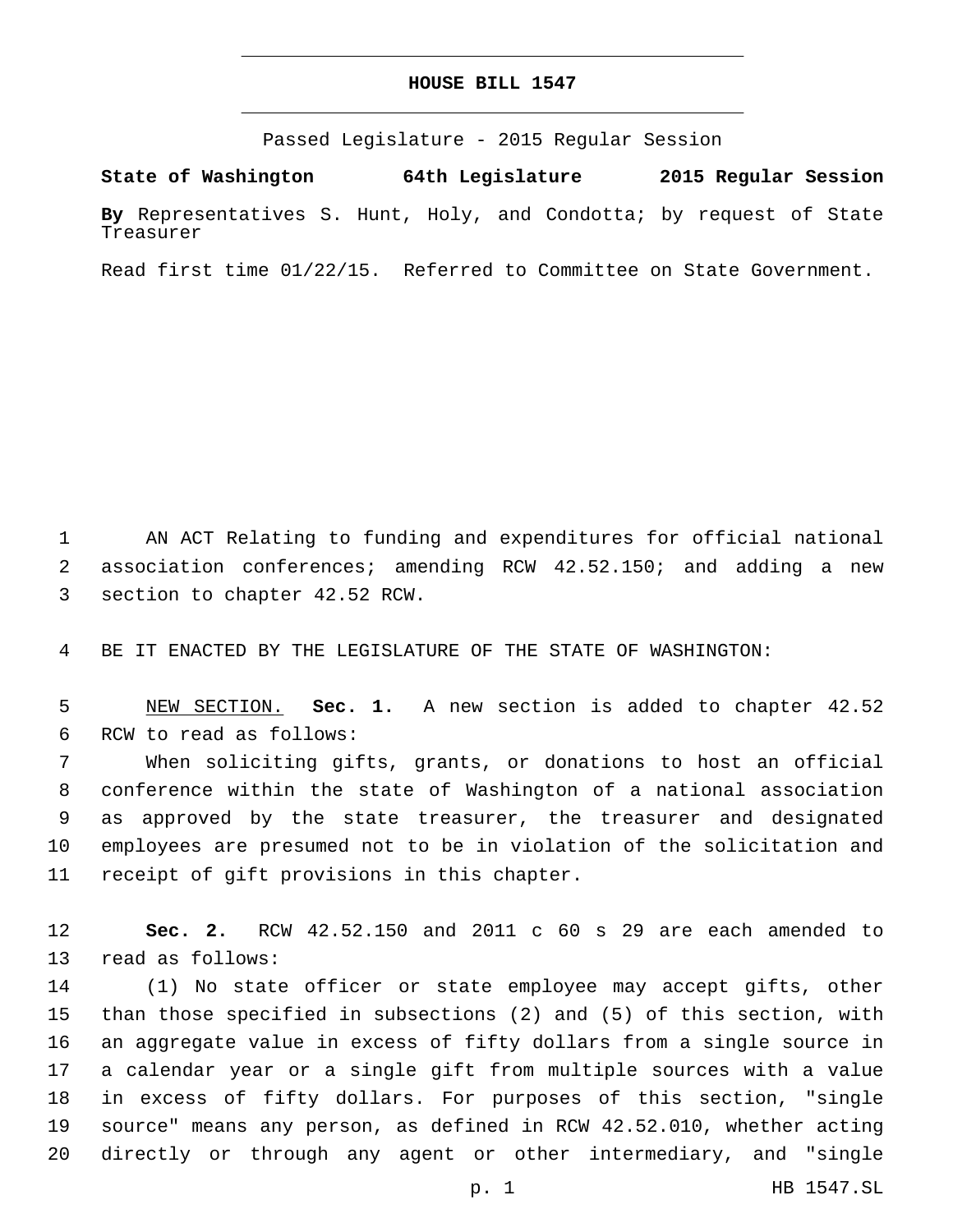gift" includes any event, item, or group of items used in conjunction with each other or any trip including transportation, lodging, and attendant costs, not excluded from the definition of gift under RCW 42.52.010. The value of gifts given to an officer's or employee's family member or guest shall be attributed to the official or employee for the purpose of determining whether the limit has been exceeded, unless an independent business, family, or social relationship exists between the donor and the family member or guest.

 (2) Except as provided in subsection (4) of this section, the following items are presumed not to influence under RCW 42.52.140, and may be accepted without regard to the limit established by 12 subsection (1) of this section:

(a) Unsolicited flowers, plants, and floral arrangements;

 (b) Unsolicited advertising or promotional items of nominal 15 value, such as pens and note pads;

 (c) Unsolicited tokens or awards of appreciation in the form of a plaque, trophy, desk item, wall memento, or similar item;

 (d) Unsolicited items received by a state officer or state employee for the purpose of evaluation or review, if the officer or employee has no personal beneficial interest in the eventual use or acquisition of the item by the officer's or employee's agency;

 (e) Informational material, publications, or subscriptions related to the recipient's performance of official duties;

 (f) Food and beverages consumed at hosted receptions where attendance is related to the state officer's or state employee's 26 official duties;

 (g) Gifts, grants, conveyances, bequests, and devises of real or personal property, or both, in trust or otherwise accepted and solicited for deposit in the legislative international trade account 30 created in RCW 43.15.050;

 (h) Gifts, grants, conveyances, bequests, and devises of real or personal property, or both, in trust or otherwise accepted and solicited for the purpose of promoting the expansion of tourism as 34 provided for in RCW 43.330.090;

 (i) Gifts, grants, conveyances, bequests, and devises of real or personal property, or both, solicited on behalf of a national legislative association, 2006 official conference of the national lieutenant governors' association, the annual conference of the national association of state treasurers or host committee for the purpose of hosting an official conference under the circumstances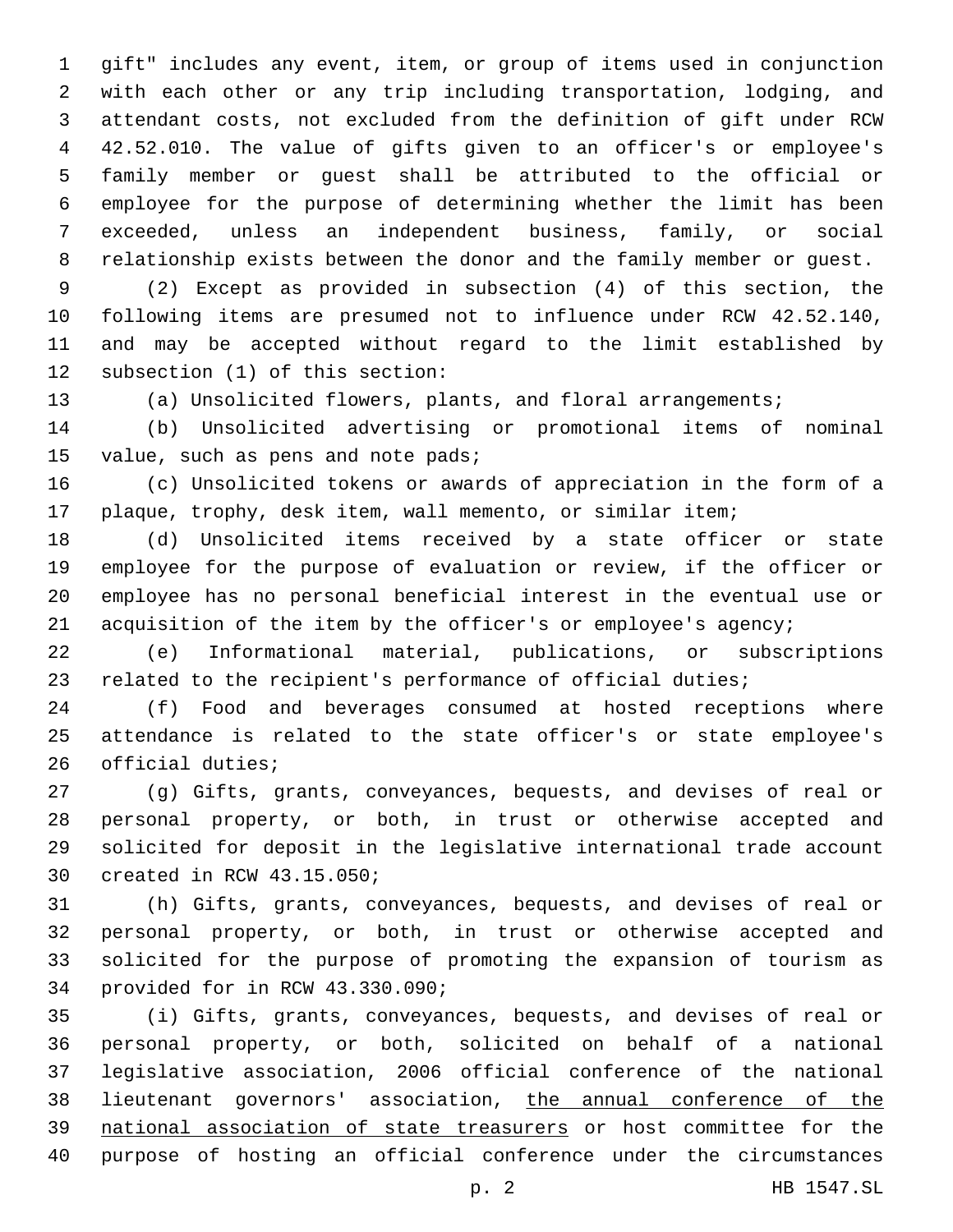1 specified in RCW  $42.52.820$  ((and)), section 2, chapter 5, Laws of 2 2006, or section 1 of this act. Anything solicited or accepted may only be received by the national association or host committee and may not be commingled with any funds or accounts that are the 5 property of any person;

 (j) Admission to, and the cost of food and beverages consumed at, events sponsored by or in conjunction with a civic, charitable, 8 governmental, or community organization; and

 (k) Unsolicited gifts from dignitaries from another state or a foreign country that are intended to be personal in nature.

 (3) The presumption in subsection (2) of this section is rebuttable and may be overcome based on the circumstances surrounding 13 the giving and acceptance of the item.

 (4) Notwithstanding subsections (2) and (5) of this section, a state officer or state employee of a regulatory agency or of an agency that seeks to acquire goods or services who participates in those regulatory or contractual matters may receive, accept, take, or seek, directly or indirectly, only the following items from a person regulated by the agency or from a person who seeks to provide goods 20 or services to the agency:

 (a) Unsolicited advertising or promotional items of nominal 22 value, such as pens and note pads;

 (b) Unsolicited tokens or awards of appreciation in the form of a plaque, trophy, desk item, wall memento, or similar item;

 (c) Unsolicited items received by a state officer or state employee for the purpose of evaluation or review, if the officer or employee has no personal beneficial interest in the eventual use or acquisition of the item by the officer's or employee's agency;

 (d) Informational material, publications, or subscriptions related to the recipient's performance of official duties;

 (e) Food and beverages consumed at hosted receptions where attendance is related to the state officer's or state employee's 33 official duties;

 (f) Admission to, and the cost of food and beverages consumed at, events sponsored by or in conjunction with a civic, charitable, 36 governmental, or community organization; and

 (g) Those items excluded from the definition of gift in RCW 42.52.010 except:38

 (i) Payments by a governmental or nongovernmental entity of reasonable expenses incurred in connection with a speech,

p. 3 HB 1547.SL